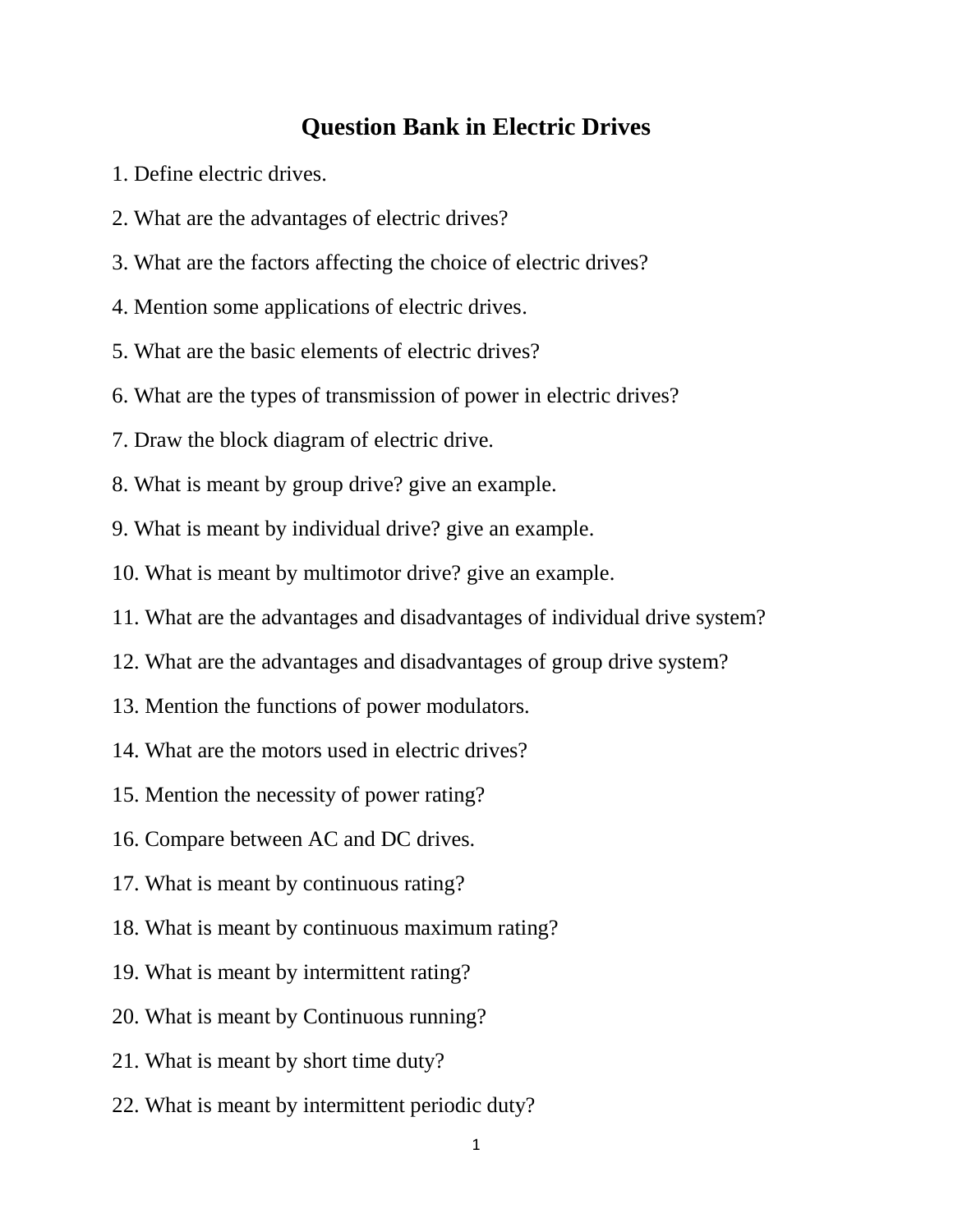23. What is meant by Intermittent periodic duty with starting?

24. What is meant by intermittent periodic duty with electric braking?

25. What is meant by continuous-operation periodic duty with related load/speed?

26. Draw the heating and cooling curve for a particular electric drive.

27. Define heating time constant.

28. Define cooling time constant.

29. What happens if the motor is selected at highest load handling?

30. Draw the circuit diagram of Ward Leonard method of speed control?

31. What are the advantages and disadvantages of Ward Leonard method of speed control?

32. Draw the circuit diagram for DC shunt motor drive?

33. Draw the speed torque curve of DC shunt motor and explain the constant torque region and constant power region?

34. Draw the circuit diagram of dual converter?

35. Draw the Four-quadrant operation of a DC motor.

36. Explain the four-quadrant operation of DC shunt motor.

37. What is meant by regenerative braking?

38. What is meant by plugging?

39. What is meant by dynamic braking?

40. Define the DC chopper?

41. What is meant by duty cycle?

42. What are the different types of chopper?

43. What is the function of freewheeling diode?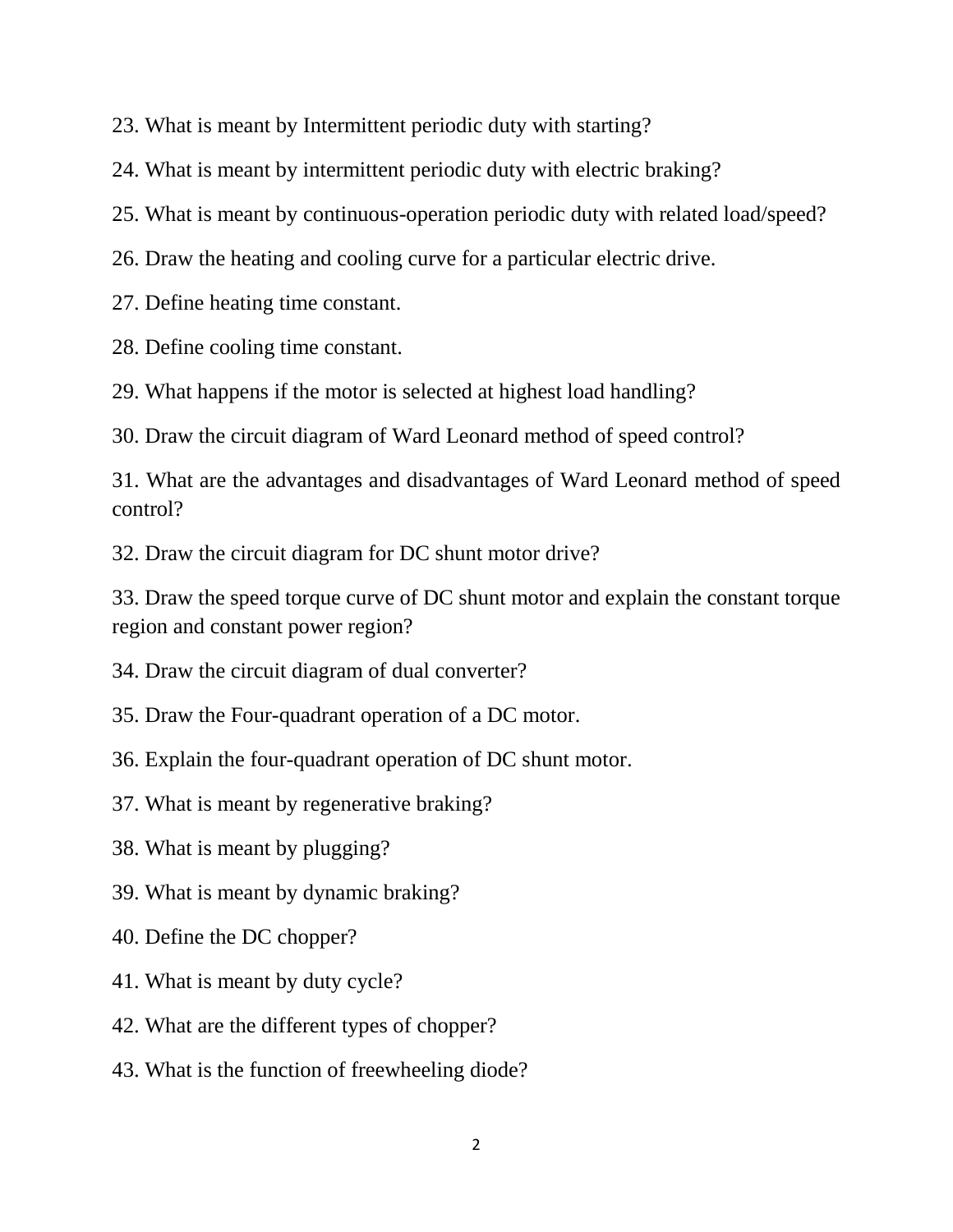- 44. What is slip-power recovery system?
- 45. What are the advantages of slip-power recovery system?
- 46. What is meant by Voltage control in induction motor? and where it is applicable?
- 47. What is meant by Voltage / Frequency control?
- 48. Draw the circuit diagram of class A chopper and explain it.
- 49. Draw the circuit diagram of class B chopper and explain it.
- 50. Draw the circuit diagram of class C chopper and explain it.
- 51. Draw the circuit diagram of class D chopper and explain it.
- 52. Draw the circuit diagram of class E chopper and explain it.
- 53. What is meant by the equalizing component for series connected thyristors?
- 54. Define the AC drives?
- 55. What are the benefits of AC electric drives?

56. Explain with the help of circuit diagram the static rotor resistance for speed control of induction motor then derive the equation of equivalent added resistance.

57. Explain with the help of circuit diagram the slip power recovery of three phase induction motor then derive the equation of the slip in this method.

- 58. Define the traction system?
- 59. Mention the advantages of electric traction system.
- 60. What are the types of electric traction system.
- 61. Mention the parts of electric locomotive.
- 62. Draw the speed time curve for main line service.

63. Mention the time periods of speed time curve for main line service and explain each one.

64. Draw the simplified trapezoidal speed time curves of the main line service.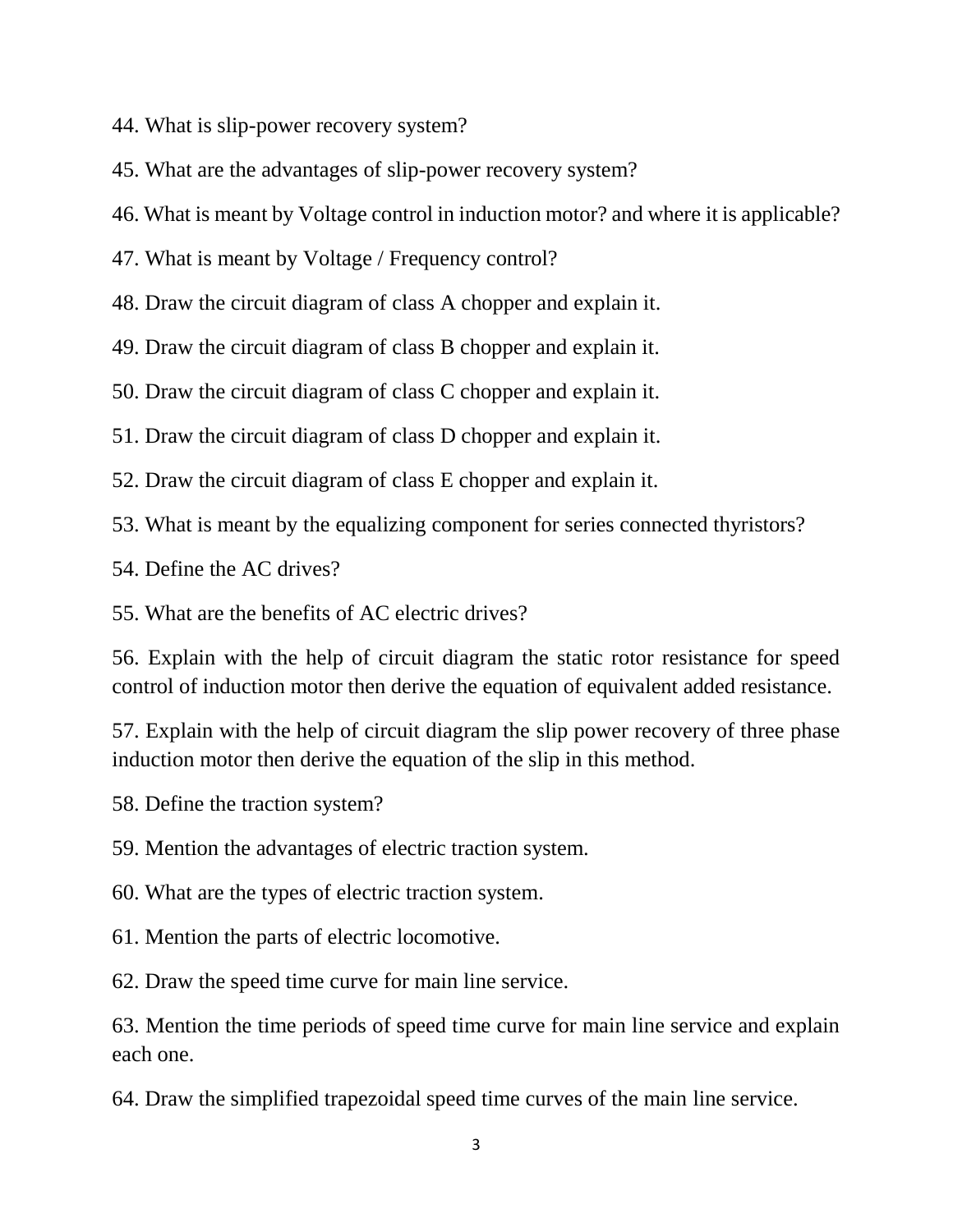65. What is the difference between the average speed and schedule speed of the main line service?

66. A variable speed Dc drive has rated power of 10 KW; rated speed of 1500 rpm drives a load that comprises a constant load of  $(T<sub>L</sub> = 30$  Nm). The inertia of the drive system is 0.1 kg.  $m^2$ . Calculate the time taken to accelerate the load from zero to 800 rpm. Assuming the drive develops rated torque during the acceleration phase.

67. A 10 KW motor has a heating time constant and cooling time constant of 45 and 70 min, respectively. The final temperature attained is 60 °C. find the temperature of the motor: i) after 45 min full-load run. ii) and then switched off for 30 min.

68. Example: An induction motor has a final steady-state temperature raise of 50°C when running at its rated output. Calculate its half-hour rating for the same temperature raise (50°C) if the copper losses at the rated output are 1.5 times its constant losses. The heating time constant is 60 min.

69. A motor operates continuously on the following load cycle: 20 KW for 10 sec, 10 KW for 15 sec, 30 KW for 5 sec, 50 KW for 20 sec, 40 KW for 10 sec, and idle for 5 sec. Draw the load diagram and find the size of the motor required.

70. A motor has to perform the following load cycle: Load raising uniformly from 0 to 100 KW in 10 sec, constant load 300 KW for 5 sec, constant load 200 KW for 15 sec, regenerative braking power returned falling from 50 to 0 KW in 5 sec and the motor is at rest for 4 sec. Draw the load cycle and suggest a suitable continuous rated motor.

71. A motor has the following load cycle: load raising uniformly from 100 KW to 200 KW in 5 sec, continuous load 50 KW for 10 sec, regenerative braking from 50 KW to 0 KW for 3 sec and idle for 2 sec. Draw the load diagram for one cycle. Find the size of continuously rated motor for the above duty.

72. A separately excited DC motor has a constant torque load of 60 Nm. The motor is driven by a single phase full wave converter (without freewheeling diode) connected to a 240 V AC supply. The motor constant is 2.5 (V-Sec / rad) and the armature resistance is 2 Ohm. Calculate the firing angle for the motor to operate at 200 rpm. Assume the current is constant.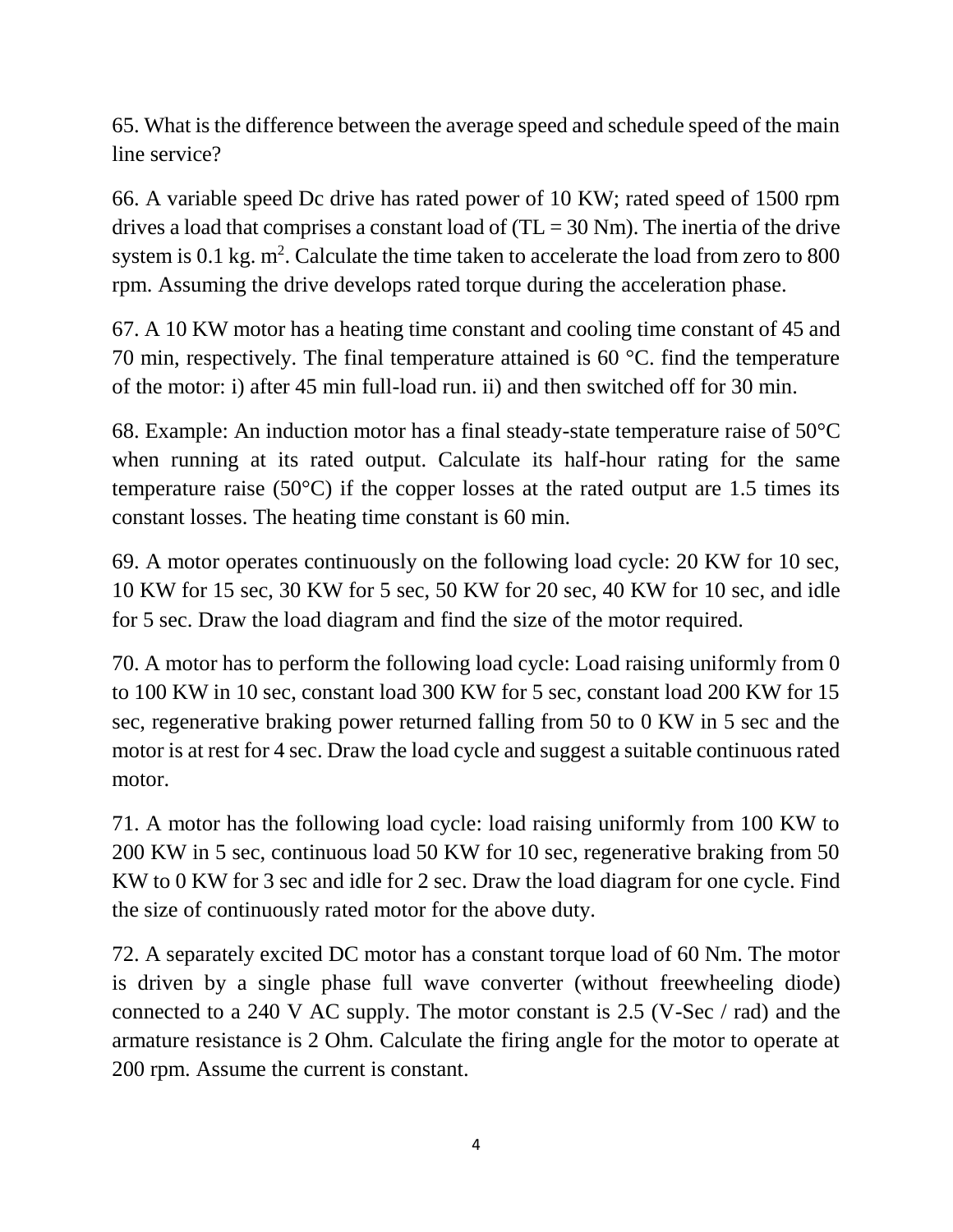73. A single phase full wave half-controlled bridge converter (semi converter) is used to control the speed of separately excited shunt motor rated at 220 V, 1500 rpm. The converter is connected to a single phase 220 V, 50 Hz supply. the armature resistance is 0.5 Ohm. The motor voltage constant is 0.1 V/rpm. The motor runs at 1200 rpm and carries an armature current of 16 A. Assume that the motor current is continuous and ripple free, determine: i) The firing angle. ii) The power delivered to the motor. iii) The supply current.

74. The speed of DC series motor is controlled by Single Phase Full Wave Half Controlled Bridge Converter (Single Phase Semi Converter) supplied from 240 V AC supply. The combined armature and field resistance is 0.3  $\Omega$ . Assuming continuous and ripple free motor current with speed of 1000 rpm and  $K = 0.03$  Nm/amp<sup>2</sup>. For a firing angle of 35  $^{\circ}$ . determine motor current & motor torque.

75. A single phase full wave full controlled rectifier without freewheeling diode is connected to DC shunt motor. The AC supply voltage is 230 V, 60 Hz. If the firing angle is 30°, the DC output (armature) current is 17.3 A, the source inductance is 1.4 mH, and armature resistance is  $0.5 \Omega$  calculate: i) Overlap angle. ii) DC output voltage. iii) Motor speed if the voltage constant  $(K_b)$  is 0.16 V/rpm. iv) Supply current.

76. A single phase full wave full controlled bridge converter is used to control the speed of separately-excited d.c. motor. The converter is connected to a single-phase 230 V, 50 Hz supply. The armature resistance is  $Ra = 0.50 \Omega$  and the armature circuit inductance is  $La = 10$  mH. The motor voltage constant is 0.07 V/rpm, the d.c. motor runs at 1200 rpm and carries an armature current of 35 A. Assume that the motor current is continuous, determine: i) The firing angle  $\alpha$ . ii) The power delivered to the motor. iii) The power factor of the supply.

77. A 30 kW, 415 V dc shunt motor is braked by plugging. The armature resistance of the motor is 0.1  $\Omega$  and the full load armature current is 100 A at full load speed of 600 rpm. Calculate: i) The value of the external resistance  $R_x$  to be placed in series with the armature circuit to limit braking current to 164 A. ii) the braking torque obtained from the motor.

78. A 600 V dc shunt motor having an efficiency of 80% operates a hoist having an efficiency of 75%. Determine the current taken from the supply when the hoist raise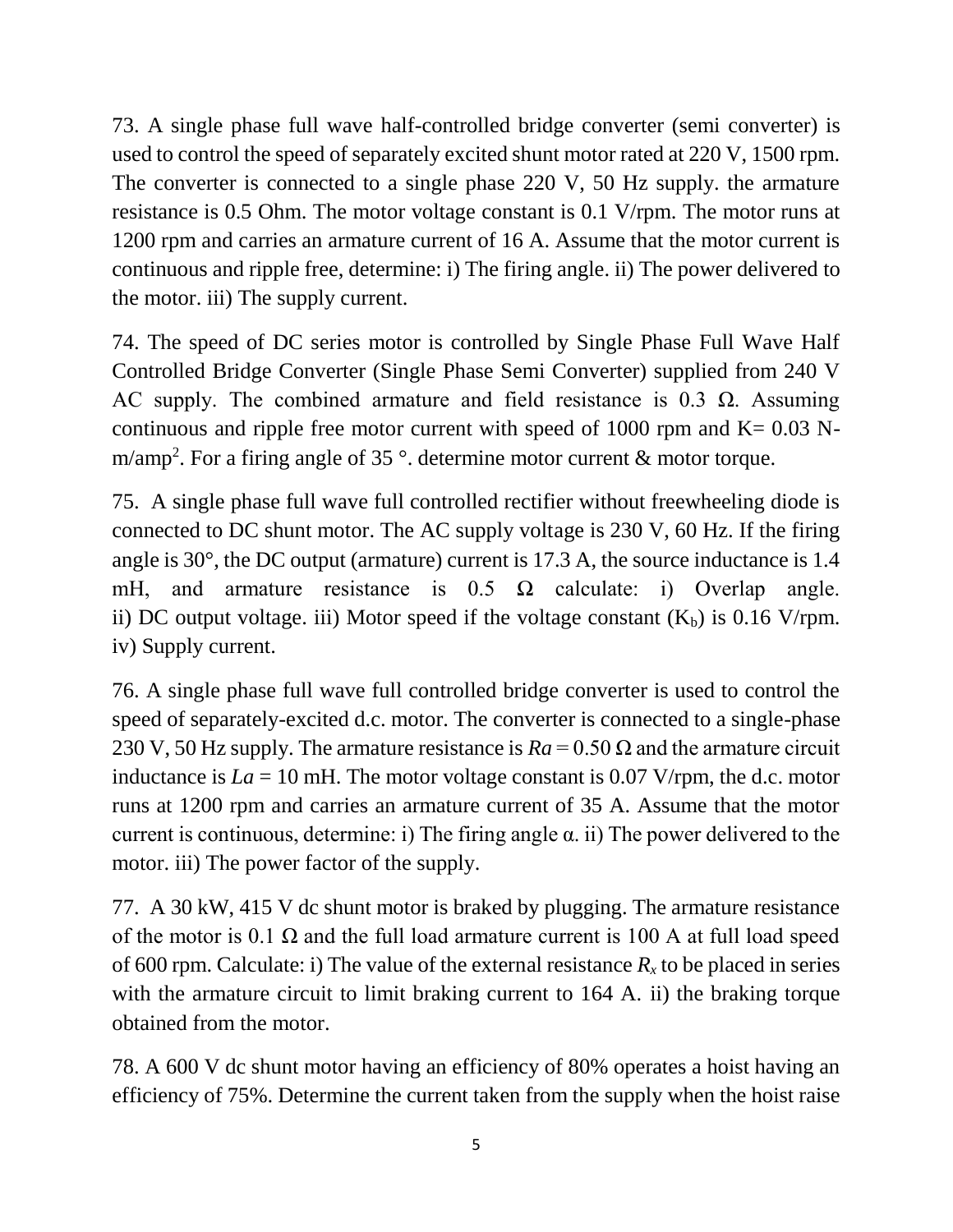the load of 450 kg at speed of 3 m/s. If rheostat braking is used to brake the motor, what is the value of the external resistance must be put in series with the armature circuit in order to lower the same load at the same speed?

79. A 250 V separately excited motor,  $Ra = 2.5 \Omega$ . when driving a load at 600 rpm with constant torque, the armature takes 20 A. the motor is controlled by a step down chopper with a frequency of 400 Hz and an input voltage of 250 V. find the duty cycle to reduce the speed from 600 to 400 rpm with the load torque maintained constant. Then find the output power, developed torque.

80. A Step-down chopper is used to control of DC series motor from 220 V supply. armature and field resistances are  $0.02$  and  $0.01 \Omega$  respectively. Armature current is100 A and chopper frequency is 200 Hz. Calculate the pulse width if the average value of back emf is 50 V.

81. A DC series motor drives an elevator load controlled by DC step down chopper, it requires a constant torque of 200 N-m, the DC supply voltage is 400 V and the combined resistance of armature and series field winding is  $0.75 \Omega$ . If the armature current is 40 A and the duty cycle is 0.5. Calculate: i) The speed of the motor ii) The horse power output and efficiency of the system. iii)The additional losses and the efficiency of the system when the motor speed is controlled by inserting an external resistance.

82. The string consist of 5 thyristors in series is supplied with 3KV, the maximum blocking voltages of each thyristor is 1000 V. calculate the value of static equalizing resistance of each thyristor, if its maximum current is 5 mA.

83. the thyristor with a rating of 1000 V and 100 A are available to be used in a string to handle 5 KV and 2 KA. Find the number of series and parallel thyristors required, if the derating factor is 0.1.

84. A 400 V, 50 Hz, 4 pole, 1400 rpm delta-connected induction motor has the following parameters referred to stator: R1 = 2.5  $\Omega$ , R'<sub>2</sub> = 4.5  $\Omega$ , X<sub>1</sub> = X'<sub>2</sub> = 6  $\Omega$ . Speed control is achieved by the stator voltage control method. When driving a fun load, the motor runs at rated speed and rated voltage. Calculate the voltage to be applied to the motor for 1300 rpm.